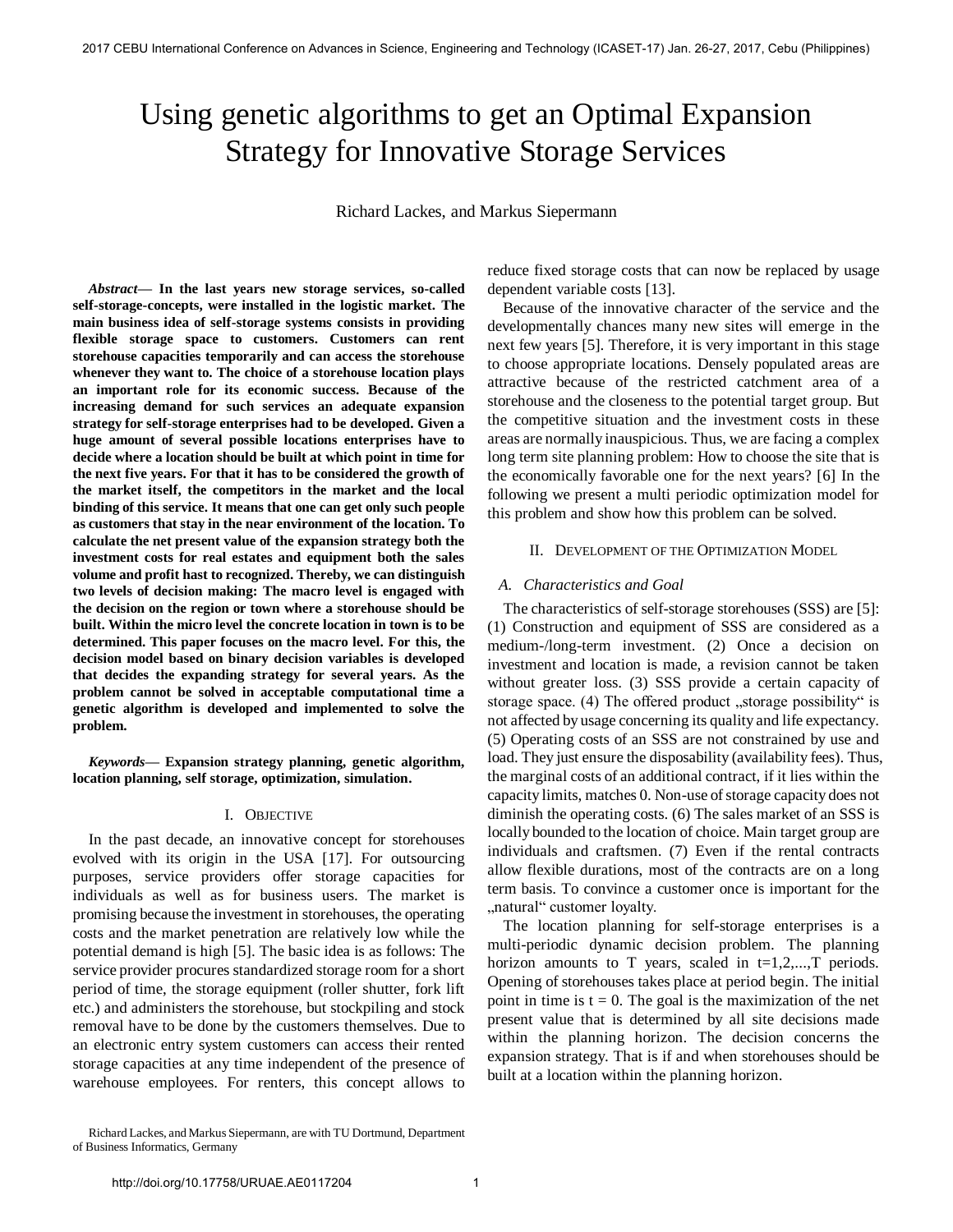## *B. Optimization Model*

## *1) Site Alternatives and their Characteristics*

The investigation area shall be split into equal grid boxes (e.g.  $5*5 \text{ km}$ ), each regarded as an "atomic" location element. A location will be determined by its x- and y-coordinates (x,y). Let  $x=1,...,X$  and  $y=1,...,Y$  be the relevant coordinates of all locations, so that the complete surface of the investigation area can be covered. Irrelevant locations that lie outside the grid because of the irregular shape of the investigation area are initially kept for an easier, formal description even if they are omitted later on. Each location is characterized by a set of attributes. Depending on their values a location rating can be computed. The relevant attributes of a location (x,y) for period  $t = 0, \ldots, T$  are:

Outpayment: Land prices  $GP_{x,y,t}$  [\$]; storehouse equipment costs LEQ<sub>x,y,t</sub> [\$]; labor costs index LNIV<sub>x,y,t</sub>; annual outpayment-effective operating costs  $K_{x,y,t}$  [\$/period].

The storehouse equipment costs usually are several hundred thousand \$. The labor cost index ranges around 1. The labor costs of a sub region (here: one grid of the investigation area) are set into relation to the average labor costs of the complete investigation area.

In-payment: Population  $POP_{x,y,t}$  measured in 1000; purchasing power of population, measured by purchasing power index  $KKI_{x,y,t}$ ; market range of coverage, attainable price per square meter  $P_{x,y,t}$  [\$/sqm]; average rented storage space per contract [sqm]; life cycle curve of "salable" storage space (contracts or rather rented space) conditioned by age of the storehouse; competitive situation (foreign as well as one's own SSS in catchment area); economic trend. The value of the population of one grid depends on the size of the chosen grids. In big towns the population may range from several ten thousand to hundred thousand people on the countryside there can be less than 1000 people in one grid. The purchasing power index like the labor cost index ranges around 1. The attainable prices per square meter vary not only from town to town but also from location to location in one town.

*2) Prerequisites and Decision Variables* 

For the optimization, the following conditions shall hold:

- (C1) At each location should be built a maximum of one storehouse. Locations with an already existing storehouse are not considered any further (see further C2).
- (C2) Shutting down of storehouses will not be allowed.
- (C3) There exist competitors on the market.
- (C4) Due to financial shortage or other bottlenecks only Bt>0 storage houses can be built in one period t.
- (C5) Each storehouse provides a certain maximum capacity of storage space  $KAP_{x,y}$  measured in sqm.
- (C6) The periods are not subdivided any further. All payments, except acquisition payments, occur at the period-end.

The decision variables consist of binary variables differenced after the locations and the construction periods [18]. Because of condition C1, only the values 0 (no construction) and 1 (construction of an storehouse) can occur so that the

optimization model is a binary decision problem with the decision variables  $S_{x,y,t}$ :

$$
S_{x,y,t} = \begin{cases} 1 & \text{if a storehouse is built at } (x,y) \text{ in } t \\ 0 & \text{else} \end{cases}
$$
  
with  $x \in \{1,...,X\}$ ,  $y \in \{1,...,Y\}$ ,  $t \in \{1,...,T\}$  (1)

 At the start of planning, already existing storehouse locations are such  $(x,y) \in X \times Y$  with  $S_{x,y,0} = 1$ . Because of condition C1 and C4 it applies formula (2) and (3):

$$
\sum_{t=0}^{T} S_{x,y,t} \le 1 \text{ for all } (x,y) \in X \times Y \tag{2}
$$

$$
\sum_{x=1}^{X} \sum_{y=1}^{Y} S_{x,y,t} \leq B_t \text{ for all } t = 1,...,T
$$
 (3)

# *3) Determination of Outpayments for Equipment and Operation of a Storehouse*

With regard to the outpayment, we have to consider site specific land prices  $GP_{x,y,t}$  and site neutral payments for storage equipment  $LEQ_{x,y,t}$ . Furthermore, there occur operating costs which are almost fixed costs. With approximately 50%, labor costs are the biggest cost pool as surveys are showing. That means the annual site neutral costs affecting payments are  $K_t$ [\$/year] and the site specific costs – affected by the labor costs index  $LNIV_{x,y,t}$  – are represented by  $K_t$   $LNIV_{x,y,t}$ . The labor costs index  $LNIV_{x,y,t}$  indicates the multiplier referring to a base salary (e.g. 1.07). From this, the annual costs affecting payments for the location  $(x,y)$  result in:  $K_t \cdot (1 + LNIV_{x,y,t}).$ 

## *4) Determination of In-Payments*

#### *a) Calculation of Market Potential*

A storehouse's market range of coverage is determined by its catchment area. It may reach beyond its own location (x,y) and can also contain the ones nearby. Therefore, we define a degree of proximity  $1 \ge Ng((x_1,y_1),(x_2,y_2)) \ge 0$  for all pairs of locations in such way, that they decrease with increasing distance from the observed location. It indicates which share of the population in  $(x_2,y_2)$  can be reached by a storehouse in  $(x_1,y_1)$ due to distance and transportation infrastructure. The degree of proximity of one's own location obviously is 1. Symmetry shall always apply. The nearer two locations are or the better the transportation infrastructure between them is the more the degree of proximity approaches the value 1. The degree of proximity negatively correlates with the distance between two locations or the time that is needed to move from one location to the other.

All locations in the neighborhood with a positive degree of proximity are relevant for the site decision. With the help of this environment information the potential reachable customers KUZ<sub>x,v,t</sub> of a location  $(x,y) \in X \times Y$  in period t=1,… T is determined as:

.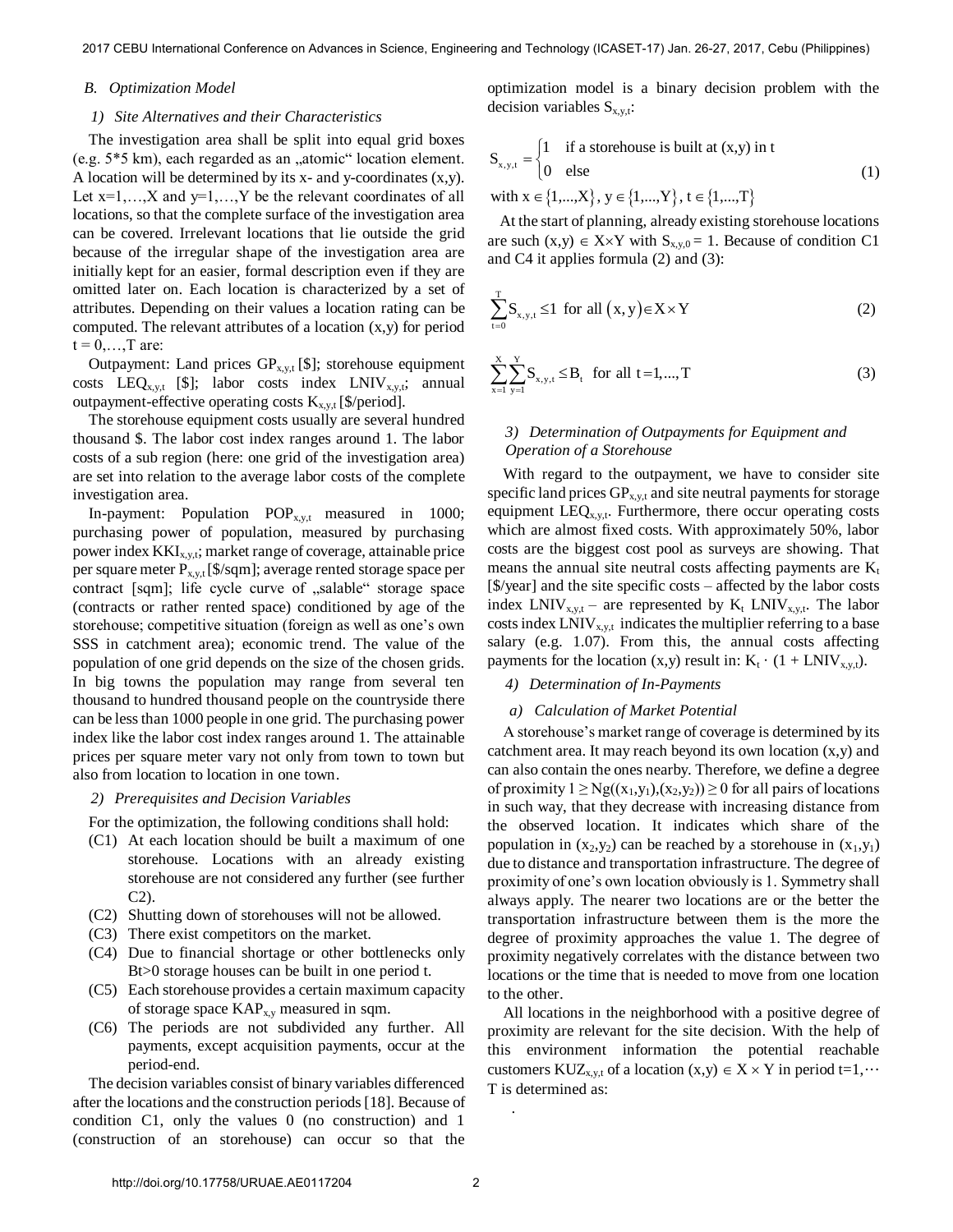.

$$
KUZ_{x,y,t} = \sum_{i=1}^{X} \sum_{j=1}^{Y} POP_{i,j,t} \cdot Ng((x,y),(i,j))
$$
(4)

With  $POP_{i,j,t}$  is the population of location grid box  $(i,j)$  in period t. If there are competing storehouses (own or foreign) that have access to the same market potential then the market potential has to be split. It has to be noted that not only storehouses of competitors but also own storehouses may reduce the market potential of a location (cannibalization effects).

Let  $L_{x,y,t}$  be the number of storehouses at the beginning of period t in location (x,y) without differencing of own and foreign storehouses. Thus, the starting situation is described by  $L_{x,y,1}$  with  $L_{x,y,1} \ge S_{x,y,0}$  because of the competing storehouses. Then, the value of  $L_{x,y,t}$  (t>1) is the sum of the starting situation and all site decisions before period t:

$$
L_{x,y,t} = L_{x,y,1} + \sum_{t=1}^{t-1} S_{x,y,t'} \text{ with } (x,y) \in X \times Y; t=2,3,\dots,T \qquad (5)
$$

Having a look at a location (x,y) its market potential is influenced by surrounding storehouses that are already built. That means surrounding storehouses in the neighborhood usually reduce the number of customers that can be reached by a storehouse in (x,y). Assuming that the influence of a location  $(k, l)$  on a location  $(x, y)$  is only affected by the distance between them the "access intensity"  $ZUG_{x,y,t}$  that describes this influence of surrounding storehouses in period t can be calculated as follows:

calculated as follows:  
\n
$$
ZUG_{x,y,t} = \sum_{k=1}^{X} \sum_{l=1}^{Y} Ng((k,l),(x,y)) \cdot L_{k,l,t}
$$
\nwith  $(x,y) \in X \times Y$ ; t=1,2,...,T. (6)

Consequently, in period t the relevant market potential (in thousand inhabitants) of a storehouse to be built in location  $(x,y)$ is determined by:

$$
MP_{x,y,t} = \sum_{i=1}^{x} \sum_{j=1}^{y} POP_{i,j,t} \frac{Ng((x,y),(i,j))}{max{Ng((x,y),(i,j))} + ZUG_{i,j,t};1}
$$
 (7)

If there are no surrounding storehouses in the neighborhood location (x,y) catches all possible market potential of a location (i,j) as long as the neighborhood is not zero. In a bottleneck situation, the market potential is distributed proportionally in accordance to the degree of proximity. That means, if there are storehouses in the neighborhood of location (i,j) a new storehouse in (x,y) can only take a share of the complete market potential of (i,j). The influence of the existing storehouses in the neighborhood is given by  $ZUG<sub>i,i,t</sub>$  and the new influence in total by  $ZUG_{i,j,t}$  plus the influence of the new storehouse in  $(x,y)$ given by  $Ng((x,y),(i,j))$ 

#### *b) Attainable Price and Quantity of sales*

Empirical studies have shown that the price per sqm  $P_{x,y,t}$ correlates positively with the purchasing power index  $KKI_{x,y,t}$ . The capacity utilization depends except for the market potential  $MP_{x,y,t}$  on the the age of a storehouse. Thus, there is a life cycle curve that can be described with the age dependent success rate  $\text{SUCCES}_s$  (s=1,...,T<sub>L</sub>) measured in contracts per 1000 reachable customers.  $T_L$  is the lifetime of a storehouse. In its beginning a storehouse becomes known and gets used until the capacity limit is reached. The typical curve is first ascending continuously up to a certain absorption point and then stagnating. Practical experiences have shown that this point usually is reached after six years. The reason for this phenomenon is that many customers are storing goods during a long period of time. Once a storehouse has gained a customer he most likely will rent his storage box over the next years. This effect is enhanced by relatively high costs for stock transfer if another storehouse will be chosen for rental. Therefore, the number of contracts  $AK_{x,y,t}$  is determined by (t is the storehouse's building time):

$$
\begin{aligned}\n\therefore \\
\text{AK}_{x,y,\tau} \le \text{SUCCESS}_{\tau-t+1} \cdot \text{MP}_{x,y,\tau} \qquad \tau = t, t+1, \dots \text{T}\n\end{aligned} \tag{8}
$$

Additionally, the number of contracts is limited by the capacity of a storehouse. Let  $LF_{x,y,t} = f_L(KKI_{x,y,t})$  with  $d_{LF}/dKKI_{x,y,t} \geq 0$  be the averaged storage space per contract. Then, the demand is determined by the number of contracts multiplied with the averaged storage space per contract.

## *c) The Investment's Residual Value*

Let  $RW_{x,y,t}$  be the residual value of a storehouse built in period t at location (x,y). This value represents a storehouse's value at the end of the planning horizon T. It is needed because the revenue of such an investment takes place after a certain period of time that might lie beyond the planning horizon. If  $RW_{x,y,t}$  would not be taken into account investments at the end of the planning horizon would be monetarily misinterpreted

### *5) Objective Function*

The acquisition value  $AW_{x,y,t}$  of a storehouse at location  $(x,y)$ at the beginning of period t has two components: The site specific land price  $GP_{x,y,t}$  as well as the site neutral payments for the storehouse equipment  $LEQ_{x,y,t}$ :

$$
AW_{x,y,t} = GP_{x,y,t} + LEQ_{x,y,t} . (9)
$$

Then, the net present value  $CV_{x,y,t}$  of a storehouse in location  $(x,y)$  built at the beginning of period t  $(x \in X, y \in Y, \text{ and})$  $t=1,\dots,T$ ) with interest rate i will be:

$$
CV_{x,y,t} = -AW_{x,y,t} \cdot (1+i)^{-(t-1)} + RW_{x,y,t} \cdot (1+i)^{-T}
$$
\n
$$
+ \sum_{\tau=t}^{T} \begin{pmatrix} AK_{x,y,\tau} \cdot LF_{x,y,\tau} \cdot P_{x,y,\tau} \\ -K_{x,y,\tau} \cdot (1+LNIV_{x,y,\tau}) \end{pmatrix} \cdot (1+i)^{-\tau}
$$
\n(10)

The discounting always is for the planning horizon begin, i.e. t=0. The acquisition payments accrue at period begin, all other payments at period-end. Naturally, the following condition must hold:

.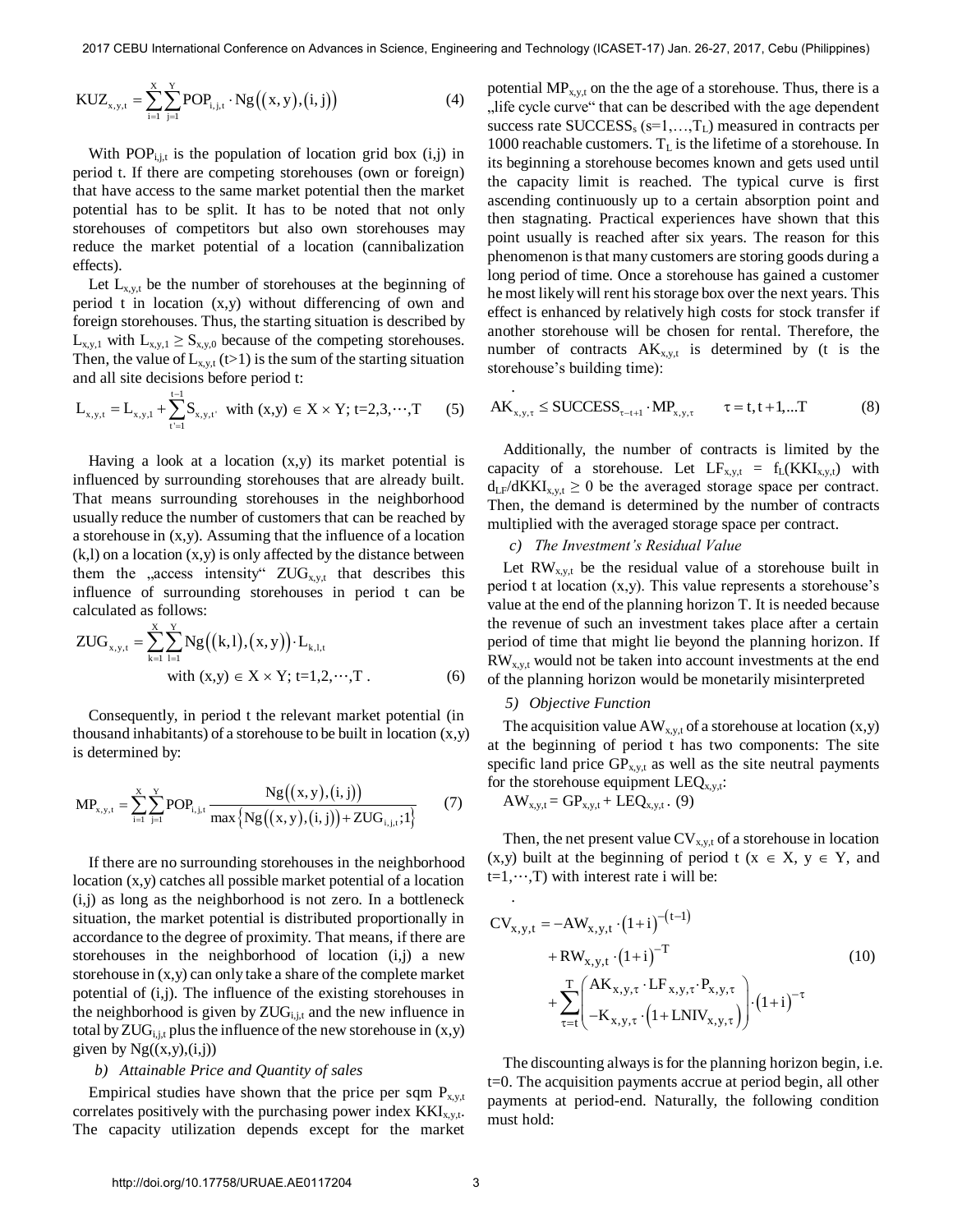$$
CV_{x,y,t} \ge 0 \text{ with } (x,y) \in X \times Y; t=1,2,...,T. \tag{11}
$$

Now, the objective function consists in the maximization of the total net present value:

$$
\text{Max} \quad \sum_{t=1}^{T} \sum_{x=1}^{X} \sum_{y=1}^{Y} CV_{x,y,t} \cdot S_{x,y,t} \tag{12}
$$

Because  $S_{x,y,t}$  are binary variables we are facing a binary decision model. The number of decision variables is X·Y·T. In order to compute the access intensity  $ZUG<sub>i,j,t</sub>$  all existent storehouses in t plus those storehouses to be built (represented by  $S_{x,v,t}$ ) including the proximity index have to be considered. Additionally, the access intensity is a determination factor of the market potential. Thus, the decision model is highly complex. Because of the huge number of decision variables and the impact of decisions in former periods on later periods commonly known optimization algorithms cannot solve the problem in an acceptable calculation time. Only with proximity index 0 for all neighbor grid boxes a classical binary optimization algorithm could succeed because then, the access intensity only depends on the known starting situation at the beginning of the planning horizon.

# III. DECISION PROBLEM TO DETERMINE THE EXPANSION STRATEGY AND LOCATIONS

#### *A. Characteristics of the Decision Tree*

.

The dynamics of the problem we described above consists in the fact that the decision to build a storehouse in location  $(x,y)$ affects the profitability of all alternatives in the following periods. Therefore, the optimal solution can only be achieved if it is computed simultaneously for all points in time of the planning horizon. Thus, the complete decision tree that represents the solution space has to be examined before the optimal solution is found. A classical greedy-algorithm that chooses the best "local" alternative in each point in time usually does not lead to the optimal solution. The size of the decision tree and therefore the solution space is growing exponentially with the number of periods. After the first period  $t=1$ , with is the number of free locations and  $B_t$  is the number of storehouses that can be built in period t, the number of possible situations is:

$$
\sum_{i=0}^{B_2} \left( \frac{X \cdot Y}{i} \right) = \sum_{i=0}^{B_2} \frac{(X \cdot Y)!}{i! \cdot \left( (X \cdot Y) - i \right)!}
$$
(13)

Even if we assume that the number of storehouses that can be built in each period is exactly  $B_t=1$  (t=1,...,T) there are  $X \cdot Y$  possibilities in the first period. In the second period there are  $X \cdot Y - 1$  possibilities and so on. If the planning horizon is T periods the number of leafs in the decision tree is:

$$
\frac{(X \cdot Y)!}{(X \cdot Y - T)!}
$$

Each leaf characterizes the state of locations at the planning horizon's end. The path leading from the root to a leaf represents the state transitions. Different leafs may represent the same state that can be achieved in different ways. The computation time is not determined by the number of different states but by the number of different ways to the states. Assuming the time t as the third dimension in addition to the location coordinates x and y the solution space is a cube. Let X and Y be 100 and the planning horizon be 5 then we are facing a solution space of 9.5 billion elements!

## *B. A Genetic Algorithm to solve the Problem*

#### *1) Individuals*

In the following we assume  $B_t = 1$  for simplification. A solution can be described via a 3D-cube with the location coordinates and the periods as dimensions (in the following see [14], [20]). Then, an individual of a genetic algorithm is one solution alternative that can be defined as follows: The individuals can be represented as a  $X \times Y$ -matrix M. The matrix contains a maximum of T values between 1 and T whereas no value occurs twice. The other values of the matrix are 0. A value  $M_{x,y} > 0$  in the matrix indicates that a new storehouse is built at site  $(x,y)$  in period  $M_{x,y}$ . The value 0 indicates that no storehouse is built at site  $(x,y)$ . Then, the solution of the decision problem is:

$$
S_{x,y,t} = \begin{cases} 0 & \text{if } M_{x,y} = 0 \\ 1 & \text{if } M_{x,y} = t \end{cases}
$$
  
for all  $(x,y) \in X \times Y$  and  $t = 1,...,T$  (14)

The population of the genetic algorithm consists in a set of individuals  $M^1$ ,  $M^2$ , ...,  $M^P$ 

# *2) Mutation*

.

Let M be an individual to solve the location planning problem. Then, the mutation operator can be defined as follows: Randomly choose one cell (i,j) of matrix  $M$  ( $1 \le i \le X$ ;  $1 \le j \le Y$ ). If  $M_{i,j}=0$  then randomly choose a second cell (k,l) of matrix M ( $1 \le k \le X$ ;  $1 \le l \le Y$ ) with  $M_{k,l} > 0$  (case 1), else randomly choose a second cell (k,l) of matrix M ( $1 \le k \le X$ ;  $1 \le$  $l \le Y$ ) with any value (case 2). Now exchange  $M_{i,j}$  and  $M_{k,l}$  i.e.:  $M'_{i,j} = M_{k,l}$  and  $M'_{k,l} = M_{i,j}$  Every cell  $\neq M_{k,l}$  or  $M_{i,j}$  keeps untouched.

Because of the crossover we are discussing later on some values might be lost during the calculation. In order to reproduce those missing values between 1 and T we can insert them – randomly controlled – in the first case  $M_{i,j}=0$ . Because the mutation is a background operator in genetic algorithms in order to ensure the accessibility of the complete solution space the probability of using the operator should be low.

#### *3) Crossover*

Let M and N be individuals of the genetic algorithm. Then, the crossover operator [8] exchanges parts of the two individuals as follows: Randomly choose four numbers  $1 \le x_1$  <  $x_2 \leq X$  and  $1 \leq y_1 < y_2 \leq Y$ . Then,  $(x_1, y_1)$  and  $(x_2, y_2)$  define a rectangle in the solutions M and N whereas  $(x_1,y_1)$  is the upper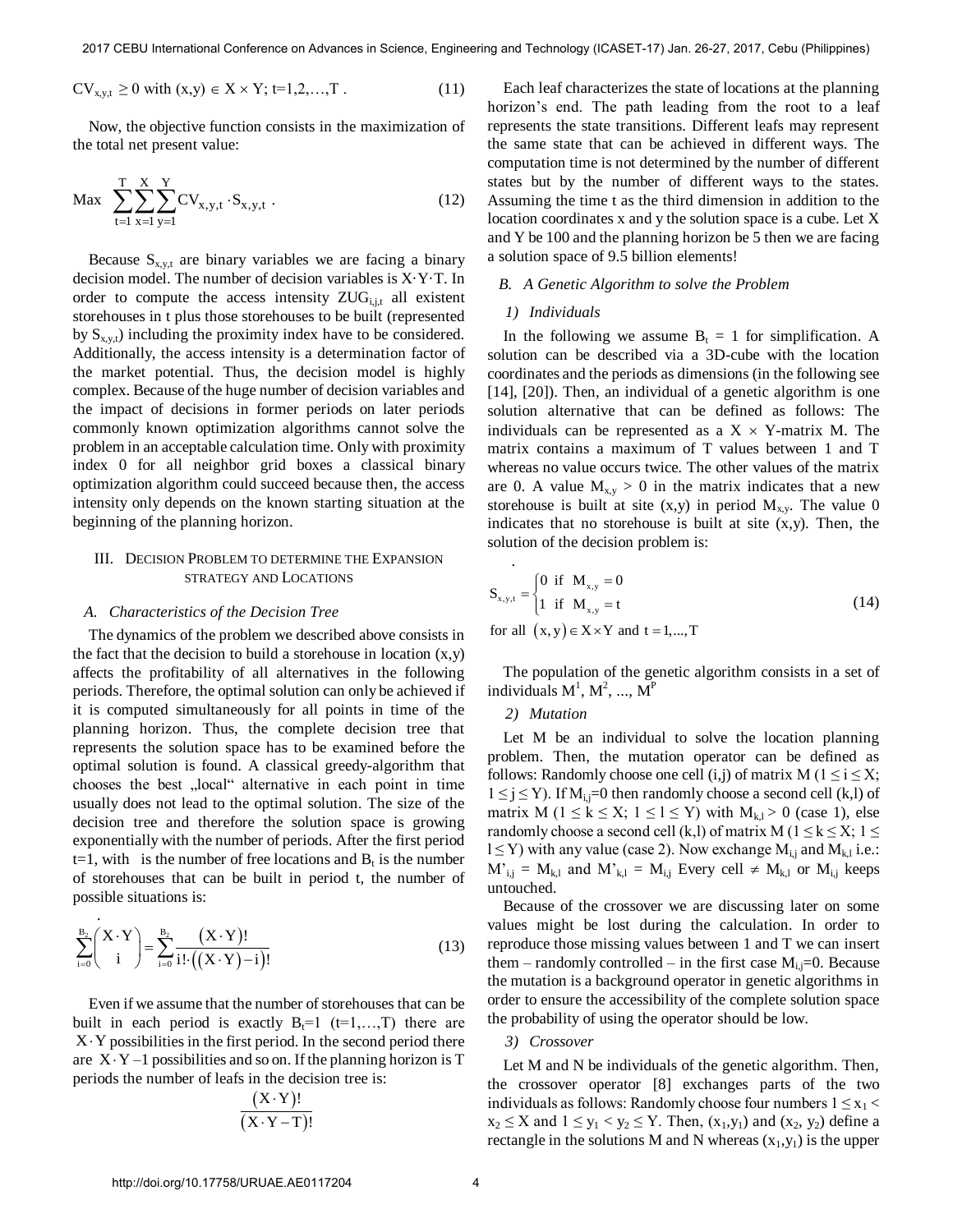left and  $(x_2, y_2)$  is the lower right corner of the rectangle. Then, the rectangles are cut out of  $M$  and  $N$  and implanted into the other solution. The descendants M' and N' are defined as follows:

$$
\mathbf{M}_{x,y}^{'} = \begin{cases} \n\text{if } x < x_1 \text{ or} \\
\mathbf{M}_{x,y} & y < y_1 \text{ or} \\
& y > y_2 \\
\text{if } x_1 \le x \le x_2 \text{ and} \\
\mathbf{N}_{x,y} & y_1 \le y \le y_2\n\end{cases} \tag{15}
$$

$$
N'_{x,y} = \begin{cases} \n\text{if } x < x_1 \text{ or} \\
N_{x,y} & y < y_1 \text{ or} \\
y > y_2 \\
\text{if } x_1 \le x \le x_2 \text{ and} \\
y_1 \le y \le y_2\n\end{cases} \tag{16}
$$

This operation may lead to invalid individuals. The number of values between 1 and T may now be greater than T (case 1). Values between 1 and T may occur twice but there are only T values greater than 0 (case 2). Therefore, a repair mechanism has to be installed. In the first case, we randomly choose a cell with a value that occurs twice and set the value of the cell to 0. This is done until there are only T values greater than 0. Now, either the individual is repaired or we are facing case 2. In the second case there are doublets as well as missing values. Therefore, we randomly choose a cell with a doublet value and set the cell's value to one of the missing value. This is repeated until no value occurs twice. The repair mechanism may be restricted to the cutting rectangle of the crossover in order to avoid an arbitrary creation of new individuals.

After the crossover there may be individuals that do not violate the criteria of allowed individuals but which have less than T cells with values greater than 0. These incomplete individuals may suffer from a bad fitness. Then two possibilities are feasible: Because of the bad fitness the incomplete individual will die off very probably so that nothing should be done. Otherwise, we can also fix those individuals in order to improve the fitness of the population. This can be done when the invalid crossover partner is being repaired: Every time a cell  $(i,j)$  of the partner individual is set to 0 the value of the partner's cell can be implanted into the incomplete individual. This can be done by choosing the same cell  $(i,j)$  or a random cell. As the repair mechanism implies many randomly generated modifications the mutation operator may be obsolete.



Fig. 1. Screenshot of the Genetic Algorithm Program.

## *4) Fitness*

The fitness of an individual shall represent its excellence. It is used to choose the individuals for crossover and the selection of the next generation. Therefore, the net present value is used. The net present value can easily be calculated because an individual represents one complete solution of the decision problem. Each solution is allowed due to the construction rules and the repair mechanism

## *5) Algorithm Process*

Starting with a randomly generated population with P individuals we create h(P) descendants with the help of crossover (primarily) and mutation (secondarily). Out of the P  $+ h(P)$  individuals we choose the best P individuals for the next generation. The number of iterations may orientate to the improvement of the averaged fitness of a generation or to a computation time limit. [15]

Having finished that individual of the last generation with the best fitness can be assumed as the best solution.

## IV. CONCLUSION AND FURTHER ENHANCEMENTS

In this paper we presented an optimization model for the location planning of self-storage enterprises concerning the expansion strategy. As this problem is a binary decision problem with many decision variables it can hardly be solved with deterministic algorithms. As genetic algorithms rapidly find good solutions [[1]] we designed a genetic algorithm that finds a good solution in an acceptable computation time.

Some enhancements are conceivable. Competing storehouses have a strong absorption influence on the market in the catchment area. Therefore, we can introduce a sales volume